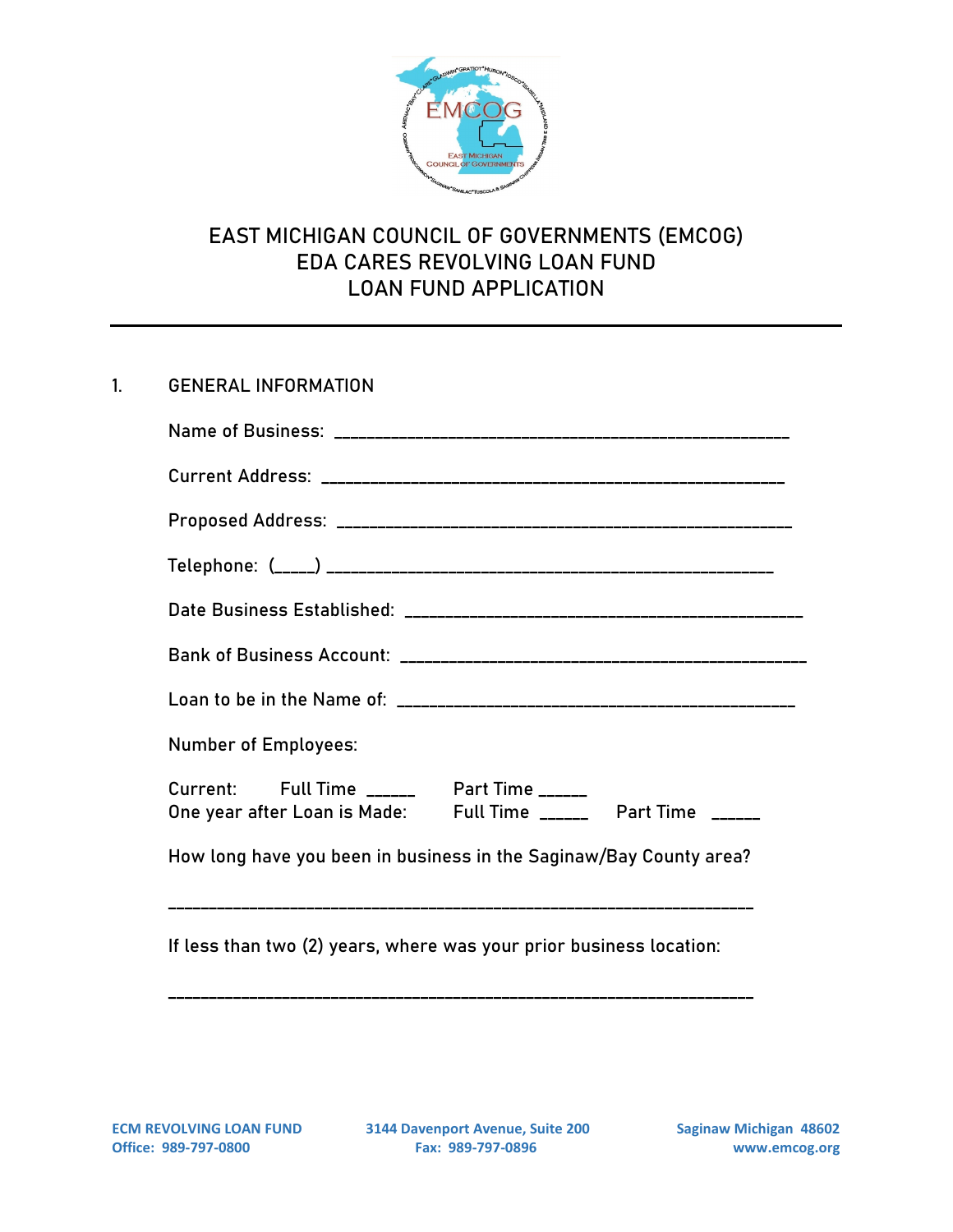

2. MANAGEMENT (Proprietor, partners and stockholders with 20% or more ownership in business)

|                                  | <b>NAME</b>                                                                   |                                                                           | <b>ADDRESS</b> | % OWNED |  |
|----------------------------------|-------------------------------------------------------------------------------|---------------------------------------------------------------------------|----------------|---------|--|
|                                  |                                                                               |                                                                           |                |         |  |
|                                  |                                                                               |                                                                           |                |         |  |
| 3.                               |                                                                               | <b>TOTAL PROJECT COSTS</b>                                                |                |         |  |
|                                  |                                                                               | <b>Building purchase/Improvements</b>                                     |                |         |  |
|                                  |                                                                               |                                                                           |                |         |  |
|                                  | <b>Working Capital</b><br>Inventory<br><b>TOTAL PROJECT COST</b>              |                                                                           |                |         |  |
|                                  |                                                                               |                                                                           |                |         |  |
|                                  |                                                                               |                                                                           |                |         |  |
| <b>PROJECT INFORMATION</b><br>4. |                                                                               |                                                                           |                |         |  |
|                                  | a.                                                                            | Have any construction contracts for this project been signed? ___________ |                |         |  |
|                                  | Has any equipment to be financed been ordered? _____________<br>$\mathbf b$ . |                                                                           |                |         |  |
|                                  |                                                                               | The contract construction of the following and the contract of $\Omega$   |                |         |  |

c. Has any inventory to be financed been ordered? \_\_\_\_\_\_\_\_\_\_\_\_\_\_ If so, when? \_\_\_\_\_\_\_\_\_\_\_\_\_\_\_\_\_\_\_\_\_\_\_\_\_\_

ECM REVOLVING LOAN FUND **3144 Davenport Avenue, Suite 200** Saginaw Michigan 48602<br>Office: 989-797-0800 **Fax: 989-797-0896** Www.emcog.org **Office: 989-797-0800 Fax: 989-797-0896 www.emcog.org**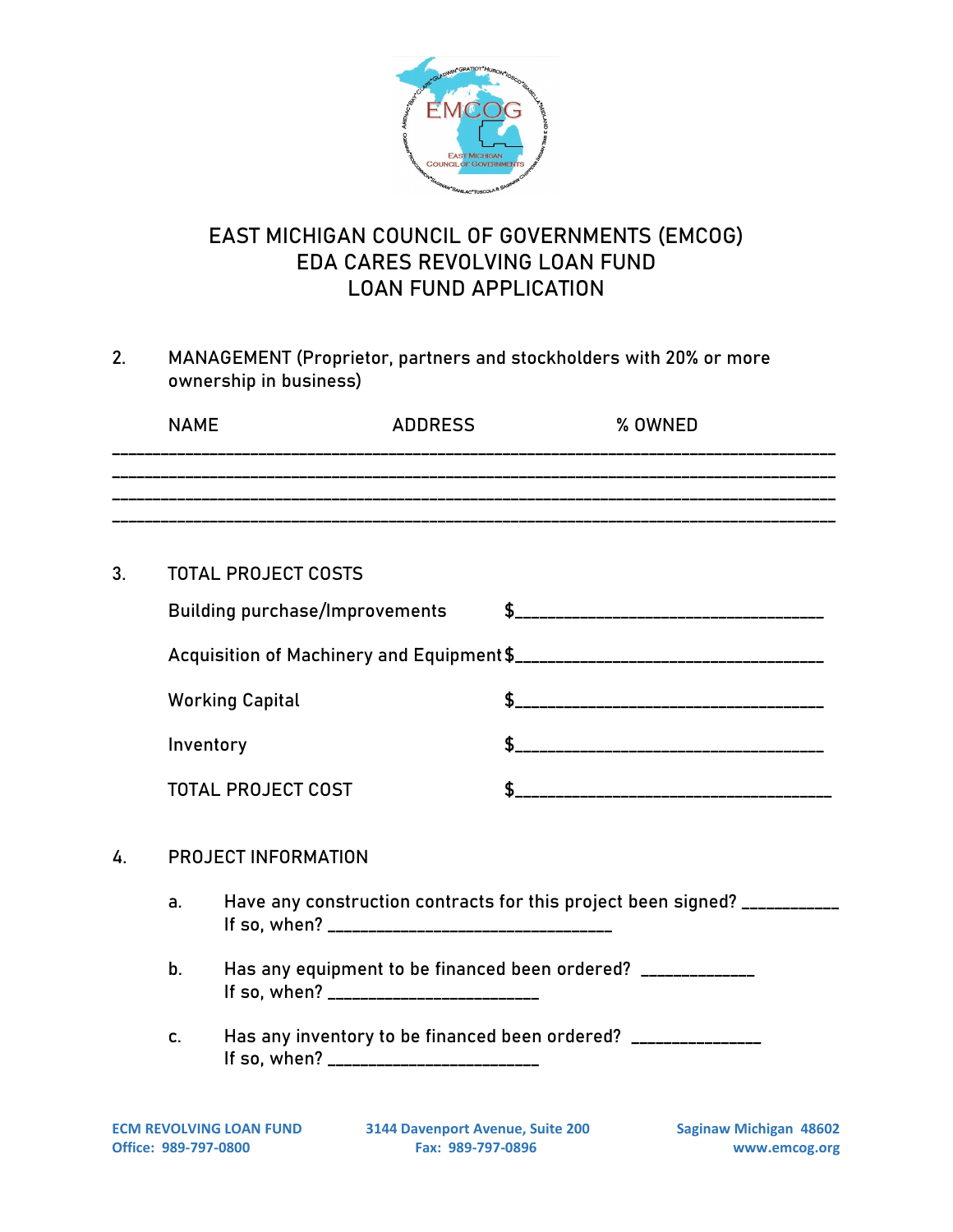

### 5. PROPOSED FINANCING

| <b>Bank Loan</b><br><b>RLF Loan</b><br>Applicant | <b>S</b><br>$\sim$ 5 | % of total<br>% of total<br>% of total |
|--------------------------------------------------|----------------------|----------------------------------------|
| Total:                                           |                      |                                        |

#### 6. EXHIBITS

- a. Brief history and description of business (one page of less). Businesses less than two years must provide a business plan.
- b. Detailed description of the project and use of loan proceeds.
- c. Personal financial statement for each owner owning more than 25%
- d. Business financial statements (past three (3) years and current w/i 90 days), balance sheet and income statement.
- e. Two-year income projection with explanations
- f. Breakdown of proposed cost with written estimates from contractors or suppliers. Purchase agreement when applicable.
- g. Schedule of business debt.

#### 7. APPLICANT'S CERTIFICATION:

I/we certify that all information in this application and all information furnished in support of this application are true and complete to the best of my/our

**ECM REVOLVING LOAN FUND 3144 Davenport Avenue, Suite 200 Saginaw Michigan 48602 Office: 989-797-0800 Fax: 989-797-0896 www.emcog.org**